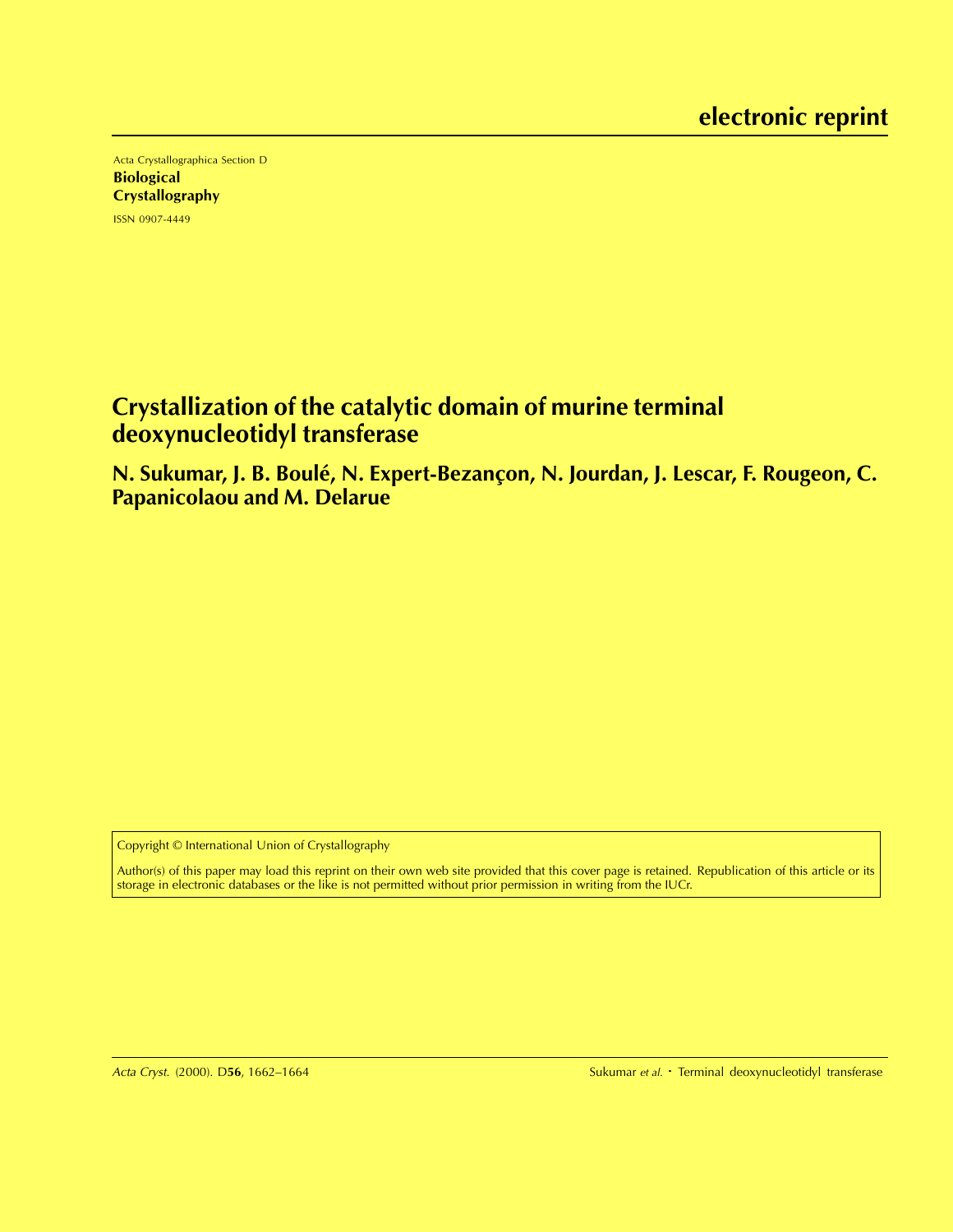## crystallization papers

Acta Crystallographica Section D Biological Crystallography

ISSN 0907-4449

## N. Sukumar,<sup>a</sup>t J. B. Boulé,<sup>b</sup>t N. Expert-Bezançon,<sup>a</sup> N. Jourdan,<sup>a</sup> J. Lescar, $c$  F. Rougeon, $b$  C. Papanicolaou<sup>b</sup> and M. Delarue<sup>a</sup>\*

aUnité de Biochimie Structurale, Institut Pasteur, 25 Rue du Dr Roux, 75015 Paris, France, <sup>b</sup>Unité de Génétique et Biochimie du Développement, Institut Pasteur, 25 Rue du Dr Roux, 75015 Paris, France, and <sup>c</sup>Joint Structural Biology Group, ESRF, Grenoble, France

² The first two authors contributed equally to this work.

Correspondence e-mail: delarue@pasteur.fr

#### $\odot$  2000 International Union of Crystallography Printed in Denmark - all rights reserved

Crystallization of the catalytic domain of murine terminal deoxynucleotidyl transferase

The catalytic domain of murine terminal deoxynucleotidyl transferase (TdT) has been crystallized in the space group  $P2_12_12_1$ , with unit-cell parameters  $a = 47.1$ ,  $b = 86.2$ ,  $c = 111.7$  Å. The crystals diffract to a resolution of 2.4  $\AA$  using synchrotron radiation and a full data set has been collected from the native crystals. The enzyme was shown to be active in the crystalline state.

#### Received 19 July 2000 Accepted 21 September 2000

#### 1. Introduction

Terminal deoxynucleotidyl transferase (TdT; E.C. 2.7.7.31) is a template-independent DNA polymerase which carries out the 3'-OH extension of a DNA strand one nucleotide at a time (Kato et al., 1967; Bollum, 1974, 1978). It cannot synthesize a strand de novo and the oligonucleotide primer must be at least three nucleotides long with a 5'-phosphate (Kato et al., 1967). TdT can incorporate both ribonucleotides and deoxyribonucleotides, as well as several unnatural nucleoside triphosphates. In vivo, it is known to contribute to the generation of diversity of the immune repertoire by adding random nucleotides, called N regions, at the V(D)J recombination junction sites of immunoglobulins and T-cell receptors (Kallenbach et al., 1990; Komori et al., 1993; Gilfillan et al., 1993).

TdT belongs to an ancient nucleotidyltransferase (NT) superfamily, as shown by sequence database searches as well as by structure-inspired delineation of functionally important sequence motifs (Holm & Sander, 1995). This family includes DNA polymerase  $\beta$ (pol ), poly(A) polymerase, CCA:tRNA nucleotidyltransferase, 2'-5' oligoadenylate synthetase and several other prokaryotic and eukaryotic nucleotidyltransferases (for a recent review, see Aravind & Koonin, 1999). Recent data indicate that Escherichia coli DNA polymerase III could also belong to the NT family (Pritchard & McHenry, 1999).

Only one member of this family, DNA polymerase  $\beta$ , is known in detail, at atomic resolution, both as an isolated protein and in various binary and ternary complexes with natural substrates (Davis et al., 1994; Pelletier et al., 1994a,b).

The topology of the catalytic core of pol  $\beta$  is very different from that of polymerases from the DNA pol I, reverse transcriptases and DNA polymerase  $\alpha$  families. These three families share a common fold represented by the topology of the Klenow fragment (Ollis et al., 1985; Delarue et al., 1990; Wang et al., 1997;

Doublié et al., 1998). Thermus aquaticus DNA polymerase I, a member of the pol I family, has been shown to adopt a closed and an open conformation during catalysis (Li et al., 1998). Pol  $\beta$  also exists in at least two conformations, namely the closed and open complexes (Sawaya et al., 1997). Since TdT does not use a template DNA strand, it would be interesting to know whether or not this transition between an open and closed complex also occurs.

Significant sequence similarity with pol  $\beta$ can be detected using  $BLASTP(E = 1 \times 10^{-23})$ between rat pol  $\beta$  and murine TdT sequences). This similarity encompasses both the catalytic domain and the so-called finger and thumb regions, which are involved in the binding of both primer and template strands. Therefore, in principle TdT has all the elements to be a replicase. The structure should explain why TdT cannot accommodate a template strand and suggest possible mutations to transform it into a replicative polymerase.

The active site of all structurally known polymerases always contains crucial aspartate side chains in the vicinity of a catalytically important  $Mg^{2+}$  ion and of the incoming nucleoside triphosphate. In TdT,  $Co<sup>2+</sup>$  and  $Mg^{2+}$  are the most efficient divalent cations for the incorporation of pyrimidine and purine nucleotides, respectively (Bollum, 1978). The three-dimensional structure of TdT should explain why this is the case, as well as provide a limit to the tolerance of the enzyme towards incorporation of modified nucleotides.

In conclusion, structural comparison of polymerase members of the NT family should give insights into both the mechanisms of nucleic acid synthesis which are shared by all polymerases and those which underlie substrate specificities.

#### 2. Materials and methods

#### 2.1. Protein purification

The protein was overexpressed and purified in E. coli as described in Boulé et al. (1998).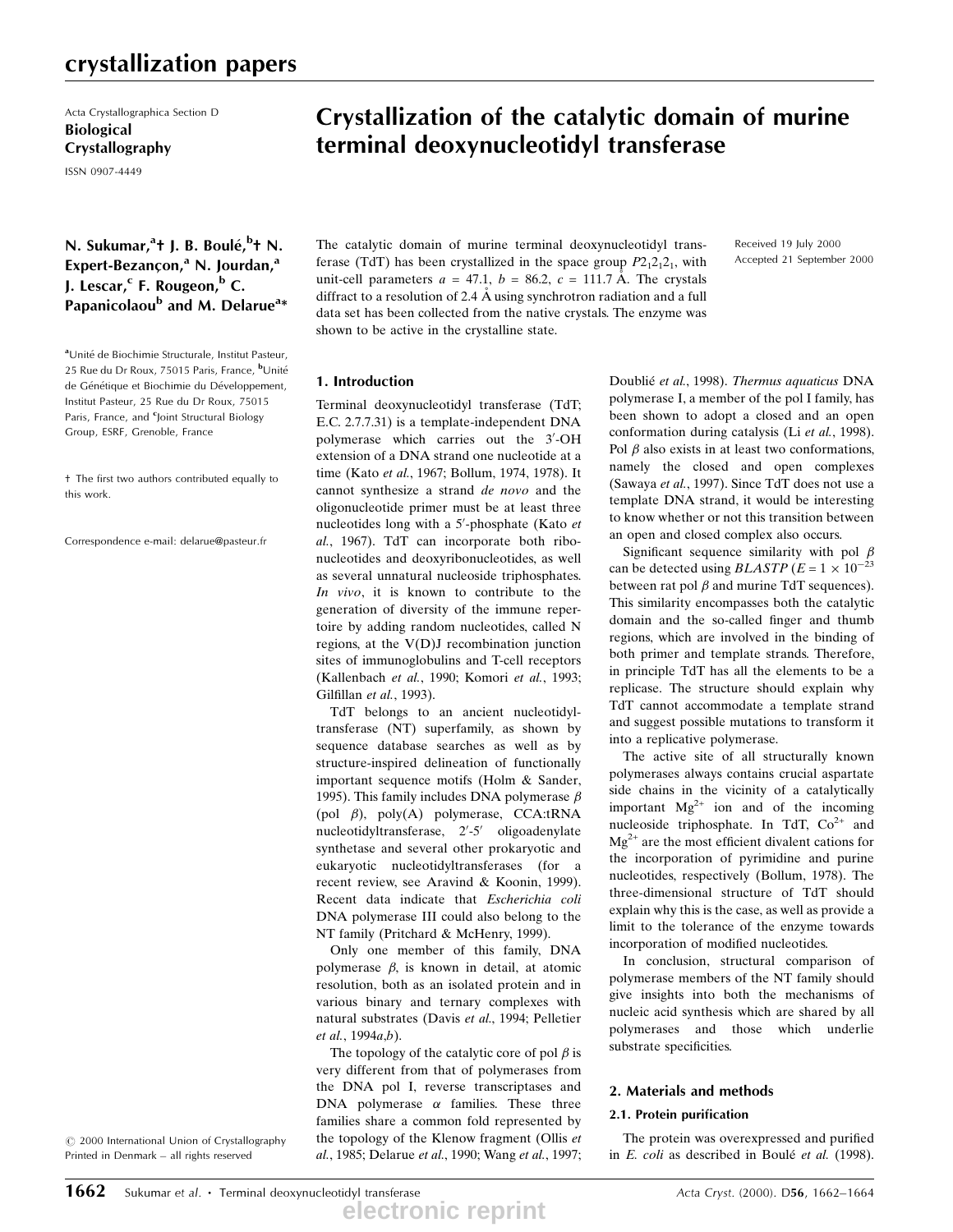The purity was estimated to be more than 98% based on SDS gel electrophoresis stained by Coomassie blue.

## 2.2. Crystallization

The protein was kept frozen at 253 K in  $20 \text{ mM}$  Tris-HCl pH 6.8,  $200 \text{ mM}$  NaCl, 50 mM Mg(OAc)<sub>2</sub> and 100 mM (NH<sub>4</sub>)<sub>2</sub>SO<sub>4</sub> at a concentration of 10 mg ml<sup>-1</sup>. Aliquots of the protein stock solution were defrosted just before setting up the drops. Crystallization trials were performed using the hanging-drop method.

## 2.3. Crystal handling and flash-cooling

In a first step, crystals were isolated from their original drop using cryoloops from Hampton Research Corp. (Laguna Niguel, CA, USA) and were then transferred to drops containing only the reservoir solution, where their optical quality and their thickness were evaluated. In particular, surface irregularities on the largest face were indi-



### Figure 1

Photograph of TdT crystals: the knife-shaped crystal can be seen in the upper part of the figure. Typical dimensions are  $500 \mu m$  in the long dimension and  $80-100$  µm in the other visible dimension.



### Figure 2

Analysis of TdT activity in the crystals. Crystals were soaked in 400 nM [ $\gamma$ -<sup>32</sup>P]-(dA)<sub>10</sub> and 20 mM dATP; the polymerization products were analyzed by PAGE.

cative of generation of non-unique crystal blocks during crystal growth and generally resulted in too high mosaicity in the diffraction pattern; therefore, these crystals were discarded.

Crystals were too small to be tested in the laboratory and were frozen in liquid nitrogen just before synchrotron trips in a solution containing the reservoir and 25% glycerol as a cryoprotectant.

## 2.4. TdT activity in the crystalline state

Carefully washed crystals were soaked for 12 h at 298 K in a solution containing 20% PEG 6000, 100 mM MES pH 6.0, 1 M LiCl, 16 m*M* Mg<sup>2+</sup>, 16 μ*M* Zn<sup>2+</sup>, 4 m*M* dATP and 400 nM [ $\gamma$ -<sup>32</sup>P]-(dA)<sub>10</sub>. It was verified under the microscope that this treatment left the crystals intact. 200 mM EDTA was added to prevent any further reaction occurring before the crystals were dissolved in a formamide dye solution (10 mM NaOH, 95% formamide, 0.05% bromophenol blue, 0.05% xylene cyanol). The mixture was then analysed using polyacrylamide gel electrophoresis.

## 2.5. Data collection

All data collection was performed at the ESRF in Grenoble at beamlines ID2, ID14-EH3 or ID14-EH2.

Diffraction data were collected from a crystal mounted in a cryoloop placed in a stream of cold nitrogen at 100-110 K. Exposure times were typically  $3 \times 5$  s at beamline ID14-EH3 equipped with a MAR CCD detector. The wavelength was  $0.9402 \text{ Å}$ . The crystal-to-detector distance was set to 150 mm and the oscillation angle for each frame was  $1^\circ$ , collected in three passes. The speed of data collection using a CCD detector was instrumental in collecting a full data set at the highest possible resolution. A low-resolution pass at  $3.5 \text{ Å}$  was performed after the high-resolution pass, with exposure time  $3 \times 1$  s. The crystals were stable in the beam for about 90-120 min. Data processing was performed with the programs DENZO and SCALEPACK (Otwinowski & Minor, 1997).

## 3. Results and discussion

TdT contains two functionally independent regions (Chang et al., 1982). The N-terminal region (130 amino acids) contains a BRCT motif involved in protein-protein interactions (Koonin et al., 1996; Caillebaut & Mornon, 1997; Bork et al., 1997). The BRCT domain of XRCC1 is believed to be functionally important in bringing different partners into physical proximity through heterodimerization (Rice, 1999). The 3.2  $\AA$ X-ray structure of this domain has recently been solved (Zhang et al., 1998). The C-terminal region of TdT contains the catalytic core of the protein.

Of the TdT protein variants that were overexpressed in  $E$ . *coli* and purified, only the so-called  $\Delta$ 129 construct, in which the first 129 amino acids were removed, gave crystals diffracting to high resolution. It contains 399 amino acids (six histidines were added at the N-terminus to facilitate purification, as well as 14 other amino acids arising from the cloning itself) and is catalytically fully active (Boulé & Papanicolaou, data not shown).

Crystals of the  $\Delta$ 129 construct were obtained after less than 24 h of equilibration of the drop against a reservoir containing 20±23% PEG 6000, 100 mM MES pH 6.0, 1 M LiCl. The drop was set up with one volume of the protein stock solution and one volume of the reservoir, although in some cases better results were obtained with an unequal ratio (e.g. 3:2, 3.5:2.5) of these two components. This parameter was systematically screened each time crystallization experiments were set up.

Crystals tended to appear as clusters or showers of long needles which were difficult to handle,  $300-500$  µm long, sometimes with a width of as much as  $80-100 \mu m$ , but of unmeasurable thickness (less than  $5 \mu m$ ). In some cases, crystals with a knife-like appearance were observed and it was possible to see that these crystals had a measurable thickness  $(10 \mu m)$  at the cutting edge of the knife (Fig. 1). These were not only the crystals with the best morphology but also the best crystals in terms of diffraction. However, appearance of this type of knife-shaped crystals was rare and a number of crystallization drops (typically 12±24) had to be set up each time in order to see only one or two of these crystals.

The mass spectrometry of dissolved crystals revealed a major peak at  $m/z = 45505 \pm$ 4.5, whereas the expected  $m/z$  is 45504.9 without the first (methionine) residue. N-terminal chemical sequencing was performed for the first 22 amino acids of the purified protein. They were found to be in accordance with the expected sequence, starting just after the N-terminus methionine. In addition to this major peak in the mass spectrometry experiment, an additional peak was observed at  $m/z = 45811 \pm 1$ , which was consistently found in four separate experiments of different protein